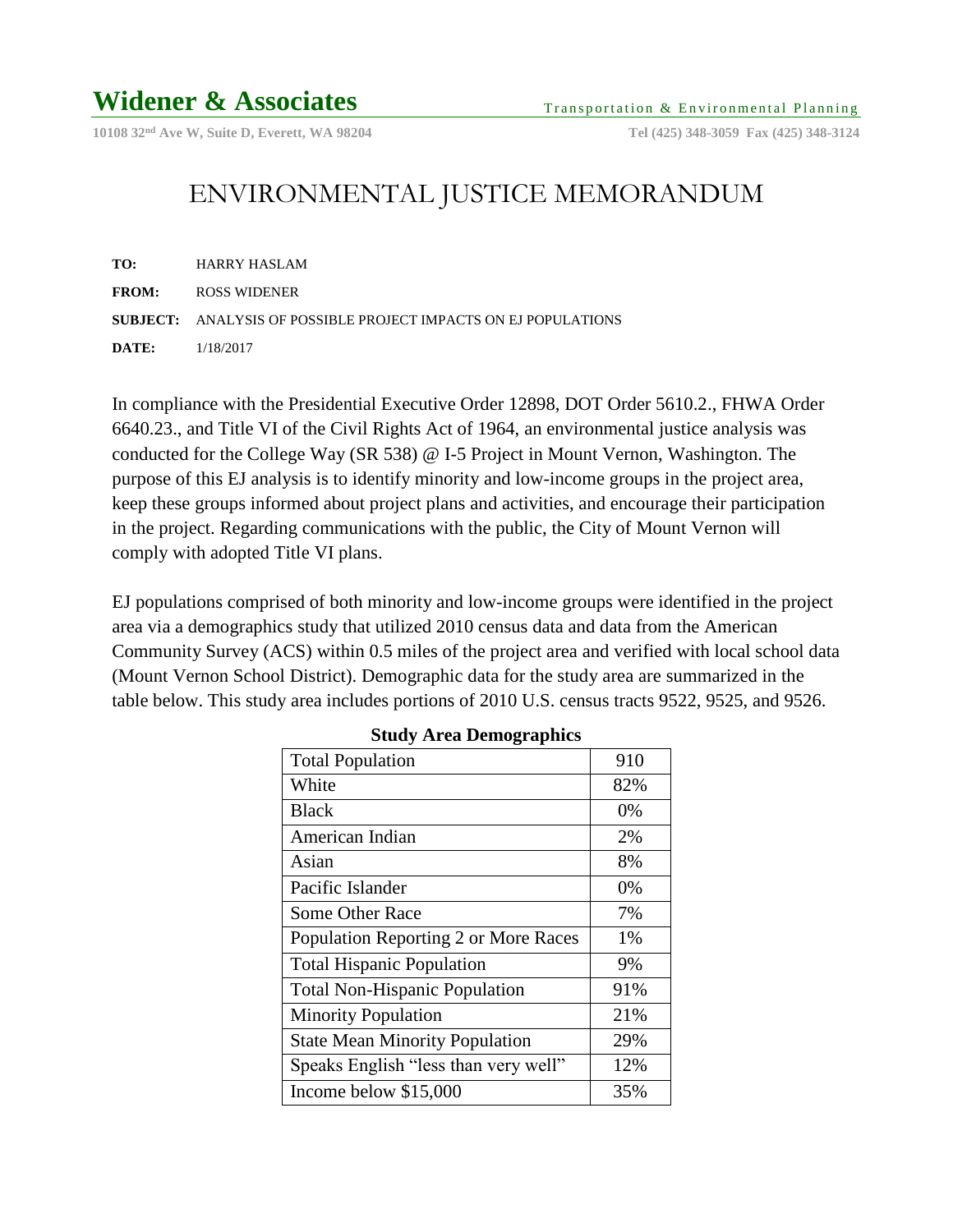| Low income population                   | 69% |
|-----------------------------------------|-----|
| <b>State Mean Low Income Population</b> | 30% |

It should be noted that the U.S. Census Bureau defines races and Hispanic origin (aka. Ethnicity) as two separate concepts. Individuals that identify as Hispanic can be of any race and are thus separated from the other races in the table above.

Non-minorities comprised approximately 79% of the population in the study area. Minority populations within the project area consisted primarily of Hispanics (9%) and Asians (8%). 8% of the population is linguistically isolated and 69% of the population is low income. Refer to the attached ACS summary and 2010 census data for specific demographics of the study area. Local school data from the Mount Vernon School District indicate that the study area has a lower minority population and slightly higher low income population than the surrounding areas within the City of Mount Vernon. The demographics of the Mount Vernon School District are summarized in the table below and are also attached.

| <b>Total Student Body</b>        | 6755    |
|----------------------------------|---------|
| White                            | 38.9%   |
| <b>Black</b>                     | 0.9%    |
| American Indian / Alaskan native | $0.6\%$ |
| Asian                            | 1.7%    |
| Pacific Islander                 | 0.7%    |
| Hispanic / Latino of any race(s) | 54.9%   |
| 2 or More Races                  | 2.3%    |
| Free or Reduced Price Meals      | 62.9%   |
| <b>Transitional Bilingual</b>    | 24.9%   |

**Mount Vernon School District Demographics**

The project proposes to improve the interchange on College Way at the underpass of I-5 to provide congestion relief, safety, and extend the life of the interchange. Two additional lanes will be added to College Way, existing retaining walls will be moved, and the existing roadway will be re-channelized to add left turn capacity. Short-term noise increases would be the primary impacts to the populations within the study area during construction of this project. These noise increases would be the result of construction equipment operation. These short-term noise impacts would affect all populations equally, and as there are far more non-EJ populations in the study area, they would not result in disproportionately adverse impacts to EJ populations. Shortterm noise impacts due to construction activities would be minimized by conducting project activities Monday through Friday during normal business hours.

Noise modeling for this project indicates that there will be minimal long-term noise impacts in the vicinity of adjacent businesses. Noise abatement measures were fully evaluated in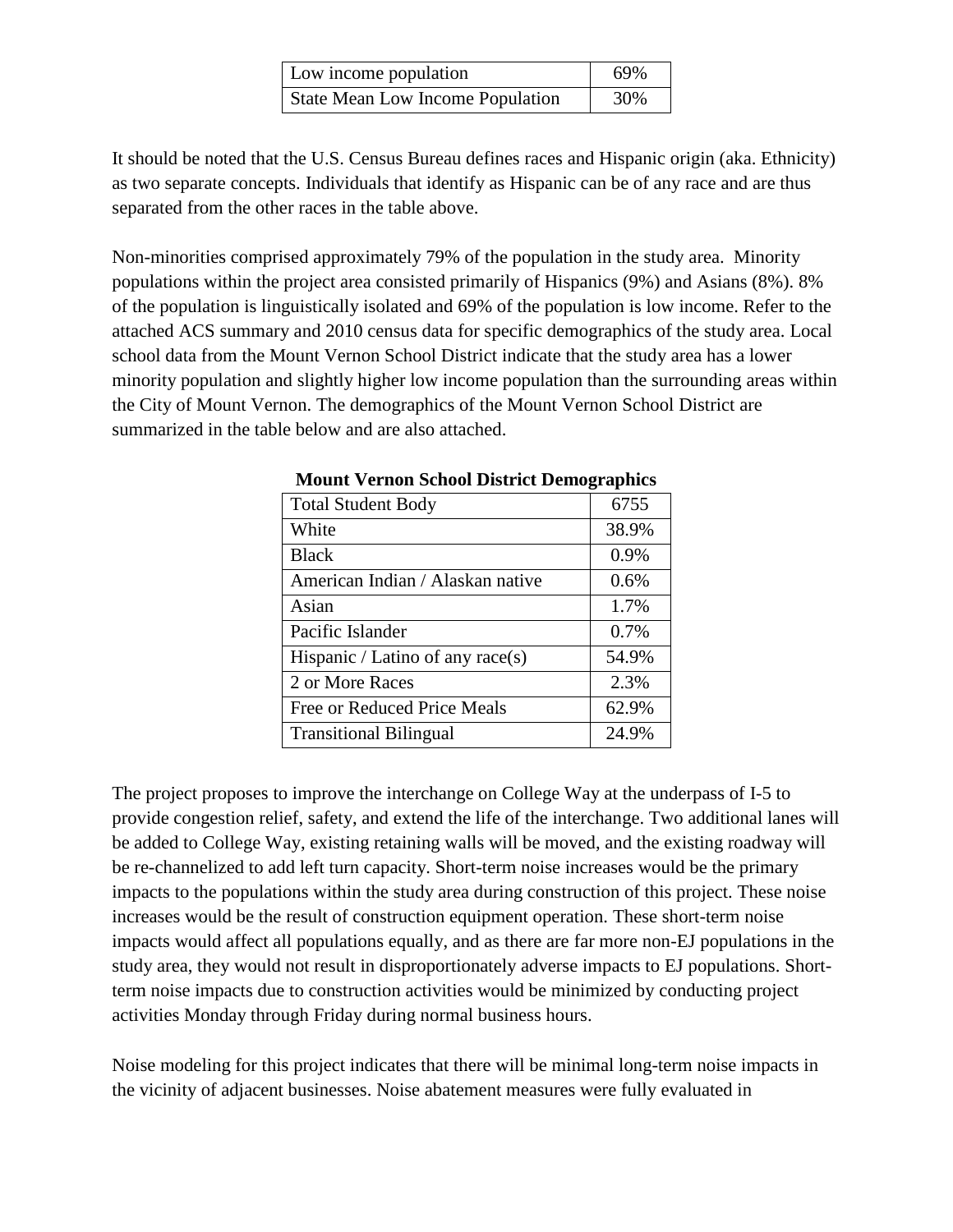accordance with FHWA and WSDOT noise abatement policy. It was concluded that none of the abatement options were reasonable and feasible due to access issues. This project also meets regional air quality conformity requirements and did not warrant an air quality analysis as the project is not within a Non-Attainment or Maintenance area.

The project site is primarily within the current public right-of-way (ROW). 0.21 acre of ROW will need to be acquired to incorporate the widening of College Way within the project area. This includes 0.12 acre of temporary construction easements and 0.09 acre of permanent ROW acquisition. This ROW acquisition will involve minor strip takes along several commercial properties along College Way. There will be no demolition or relocation as part of this project and there will be no change in existing access to businesses. All business access will also be maintained throughout construction and the proposed minor strip takes will not result in adverse effects to adjacent businesses. No other environmental, social, or economic impacts are anticipated as a result of this proposed project.

Based on the analysis presented in this memo, it is concluded that EJ populations will not experience disproportionately high and adverse impacts as a result of this project. Both EJ and non-EJ populations would benefit from the project long-term due to the decrease in congestion and improvement of pedestrian safety measures within the project area.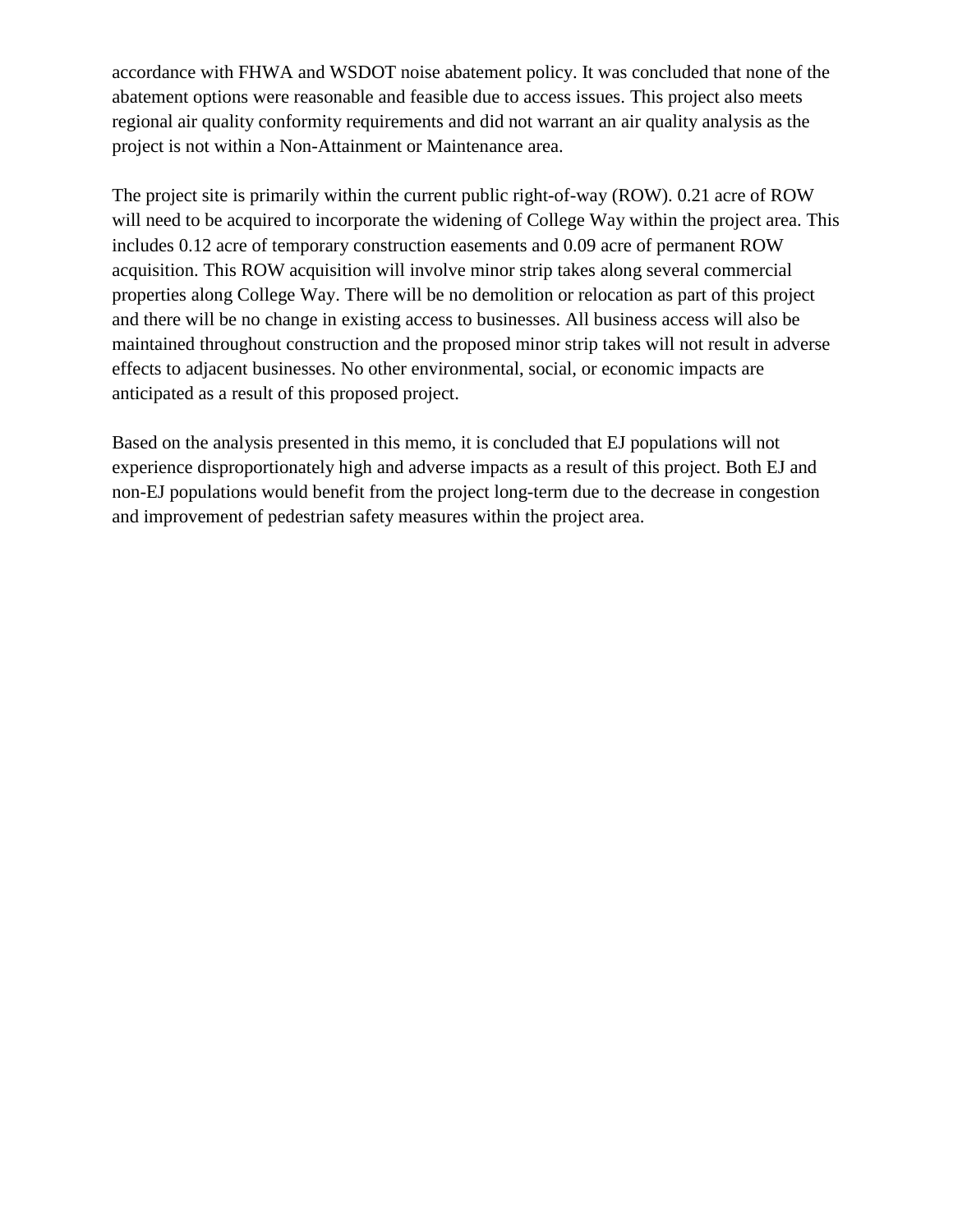# Decision Matrix for Small Projects (CE/PCE/DCEs)

#### **EAs and EISs will require analysis – See the Decision Matrix for Complex Projects.**

The following step-by-step matrix uses a series of yes/no questions to determine if analysis is warranted for small projects that are unlikely to have environmental impacts (CEs/DCEs). Answer the questions using the best available existing environmental data and project description or design.

1. Are any protected populations present within the proposed limits of the project's impacts?

 $\frac{\mathsf{X}}{\mathsf{X}}$  Yes: Proceed to Question 2

No: document findings in ECS. Include demographic data (TSK 458-b). Findings must be confirmed by 2 data sources.

### 2. Does the proposed project:

| a. | Require any right of way acquisition or relocations?     | Υρς | N٥        |
|----|----------------------------------------------------------|-----|-----------|
| b. | Require any traffic detours during construction?         | Yes | <b>No</b> |
| c. | Result in any noise impacts to surrounding sensitive     |     |           |
|    | receptors, specific to affected populations present?     | Yes | <b>No</b> |
|    | d. Result in any air quality impacts?                    | Yes | <b>No</b> |
| e. | Result in changes in the existing access to the roadway, |     |           |
|    | adjacent residences or businesses?                       | Yes | <b>No</b> |
| f. | Divide the community, restrict access to services, or    |     |           |
|    | affect the overall cohesion of the community?            | Yes |           |
| g. | Result in, or increase exposure to, hazardous materials  |     |           |
|    | or other health effects?                                 | Yes |           |

If you answered "YES" to *any* of the previous questions, documentation is required. Use [Figure](http://www.wsdot.wa.gov/publications/manuals/fulltext/M31-11/458.pdf) [458-1in the EPM](http://www.wsdot.wa.gov/publications/manuals/fulltext/M31-11/458.pdf) to determine the appropriate level of documentation.

If you answered "No" to *all* of the previous questions, proceed to Question 3.

3. Will the proposed project result in any other impacts to any known protected populations?

\_\_\_\_ Yes: Describe and analyze the proposed project's potential to result in impacts to

the protected population as described in [Chapter 458](http://www.wsdot.wa.gov/publications/manuals/fulltext/M31-11/458.pdf) and [supporting web page.](http://www.wsdot.wa.gov/Environment/EJ/Default.htm)

No: Document findings in ECS. No further analysis is required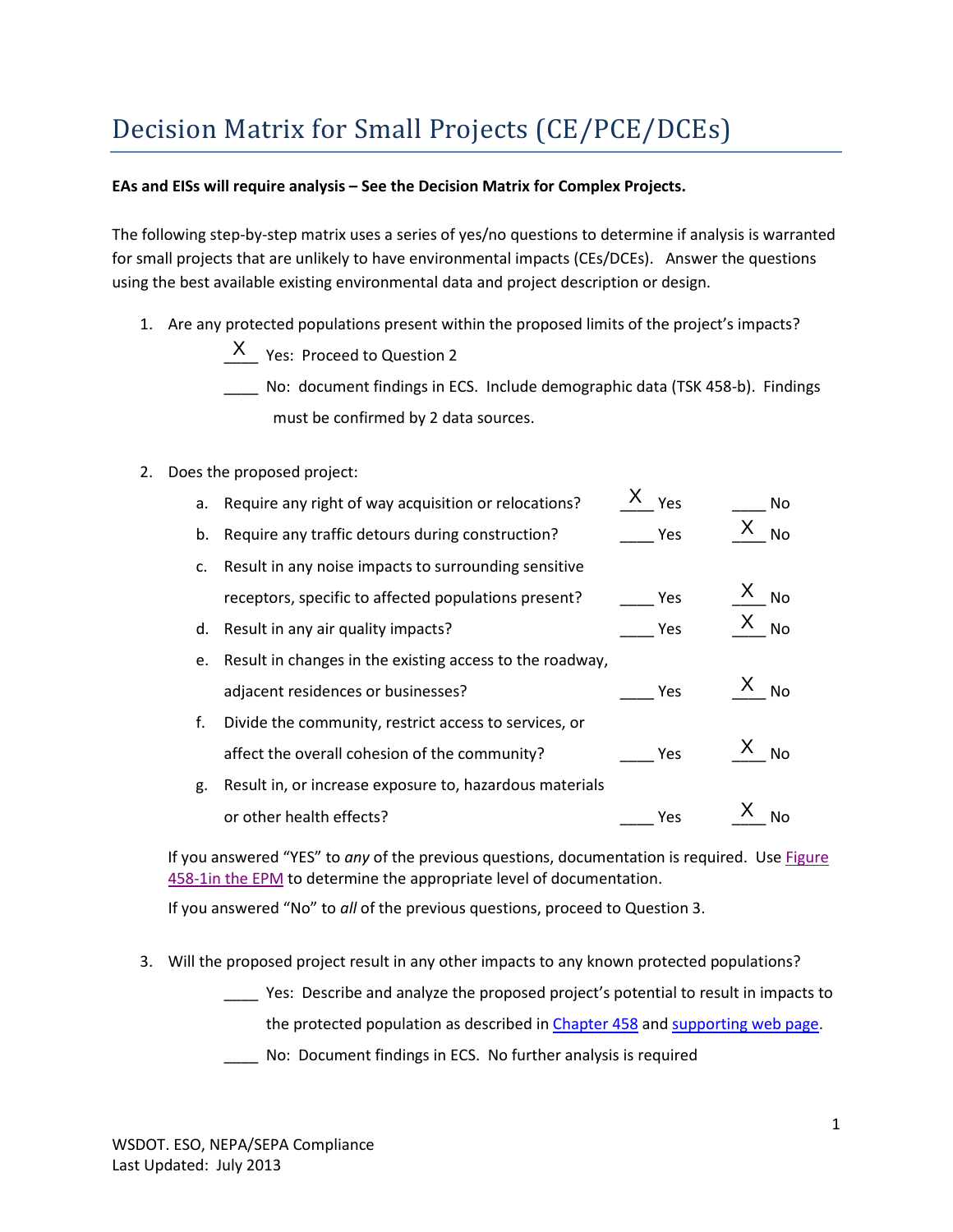

### **EJSCREEN ACS Summary Report**



Location: User-specified polygonal location

Ring (buffer): 0.5-mile radius

Description: College Way (SR 538) @ I-5

| <b>Summary of ACS Estimates</b>      |             | 2010 - 2014 |
|--------------------------------------|-------------|-------------|
| Population                           |             | 910         |
| Population Density (per sq. mile)    |             | 1,174       |
| <b>Minority Population</b>           |             | 187         |
| % Minority                           |             | 21%         |
| Households                           |             | 407         |
| <b>Housing Units</b>                 |             | 426         |
| Housing Units Built Before 1950      |             | 24          |
| Per Capita Income                    |             | 17,121      |
| Land Area (sq. miles) (Source: SF1)  |             | 0.78        |
| % Land Area                          |             | 100%        |
| Water Area (sq. miles) (Source: SF1) |             | 0.00        |
| % Water Area                         |             | $0\%$       |
|                                      | 2010 - 2014 |             |

|                                        | <b>ZUIU - ZUI4</b><br><b>ACS Estimates</b> | Percent | $MOE(\pm)$ |
|----------------------------------------|--------------------------------------------|---------|------------|
| <b>Population by Race</b>              |                                            |         |            |
| Total                                  | 910                                        | 100%    | 612        |
| <b>Population Reporting One Race</b>   | 898                                        | 99%     | 1,147      |
| White                                  | 745                                        | 82%     | 636        |
| <b>Black</b>                           | $\mathbf{0}$                               | 0%      | 44         |
| American Indian                        | 19                                         | 2%      | 37         |
| Asian                                  | 75                                         | 8%      | 144        |
| Pacific Islander                       | $\Omega$                                   | 0%      | 12         |
| Some Other Race                        | 60                                         | 7%      | 274        |
| Population Reporting Two or More Races | 12                                         | 1%      | 42         |
| <b>Total Hispanic Population</b>       | 84                                         | 9%      | 598        |
| <b>Total Non-Hispanic Population</b>   | 826                                        |         |            |
| White Alone                            | 723                                        | 79%     | 417        |
| <b>Black Alone</b>                     | $\Omega$                                   | $0\%$   | 44         |
| American Indian Alone                  | 19                                         | 2%      | 37         |
| Non-Hispanic Asian Alone               | 75                                         | 8%      | 144        |
| <b>Pacific Islander Alone</b>          | $\Omega$                                   | 0%      | 12         |
| <b>Other Race Alone</b>                | 0                                          | 0%      | 180        |
| Two or More Races Alone                | 9                                          | 1%      | 26         |
| <b>Population by Sex</b>               |                                            |         |            |
| Male                                   | 416                                        | 46%     | 386        |
| Female                                 | 494                                        | 54%     | 262        |
| <b>Population by Age</b>               |                                            |         |            |
| Age 0-4                                | 28                                         | 3%      | 152        |
| Age 0-17                               | 253                                        | 28%     | 228        |
| Age 18+                                | 657                                        | 72%     | 252        |
| Age 65+                                | 161                                        | 18%     | 74         |

**Data Note:** Detail may not sum to totals due to rounding. Hispanic population can be of any race. N/A means not available. **Source:** U.S. Census Bureau, American Community Survey (ACS) 2010 - 2014.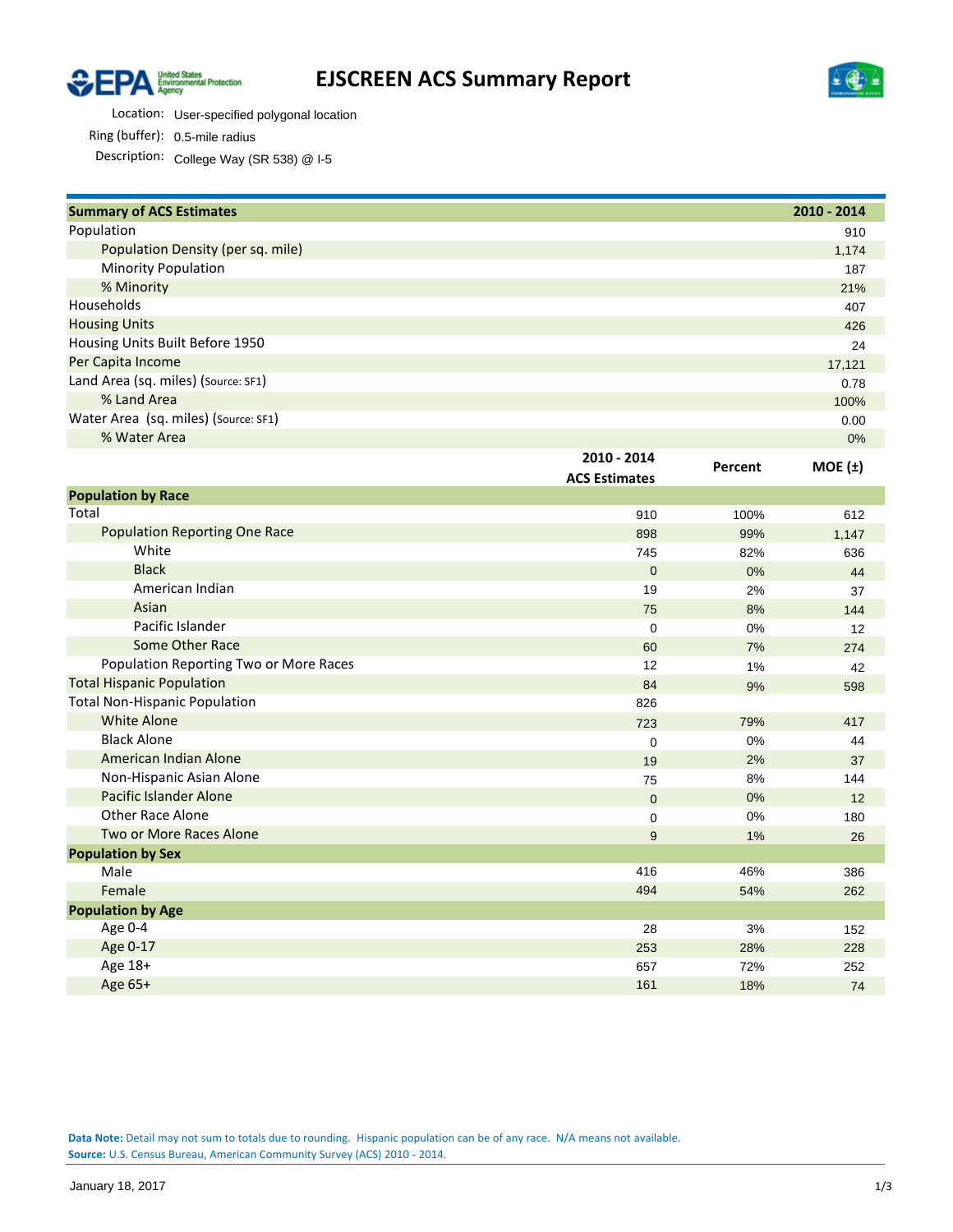

### **EJSCREEN ACS Summary Report**



Location: User-specified polygonal location Ring (buffer): 0.5-mile radius Description: College Way (SR 538) @ I-5

|                                                                                                                                                                                                                                                                                                     | 2010 - 2014<br><b>ACS Estimates</b> | Percent | $MOE(\pm)$ |
|-----------------------------------------------------------------------------------------------------------------------------------------------------------------------------------------------------------------------------------------------------------------------------------------------------|-------------------------------------|---------|------------|
| <b>Population 25+ by Educational Attainment</b>                                                                                                                                                                                                                                                     |                                     |         |            |
| Total                                                                                                                                                                                                                                                                                               | 597                                 | 100%    | 225        |
| Less than 9th Grade                                                                                                                                                                                                                                                                                 | 14                                  | 2%      | 121        |
| 9th - 12th Grade, No Diploma                                                                                                                                                                                                                                                                        | 66                                  | 11%     | 78         |
| <b>High School Graduate</b>                                                                                                                                                                                                                                                                         | 181                                 | 30%     | 100        |
| Some College, No Degree                                                                                                                                                                                                                                                                             | 257                                 | 43%     | 135        |
| <b>Associate Degree</b>                                                                                                                                                                                                                                                                             | 103                                 | 17%     | 86         |
| Bachelor's Degree or more                                                                                                                                                                                                                                                                           | 80                                  | 13%     | 69         |
| Population Age 5+ Years by Ability to Speak English                                                                                                                                                                                                                                                 |                                     |         |            |
| Total                                                                                                                                                                                                                                                                                               | 882                                 | 100%    | 495        |
| Speak only English                                                                                                                                                                                                                                                                                  | 739                                 | 84%     | 339        |
| Non-English at Home <sup>1+2+3+4</sup>                                                                                                                                                                                                                                                              | 143                                 | 16%     | 343        |
| <sup>1</sup> Speak English "very well"                                                                                                                                                                                                                                                              | 37                                  | 4%      | 258        |
| <sup>2</sup> Speak English "well"                                                                                                                                                                                                                                                                   | 49                                  | 6%      | 111        |
| <sup>3</sup> Speak English "not well"                                                                                                                                                                                                                                                               | 43                                  | 5%      | 91         |
| <sup>4</sup> Speak English "not at all"                                                                                                                                                                                                                                                             | 15                                  | 2%      | 50         |
| <sup>3+4</sup> Speak English "less than well"                                                                                                                                                                                                                                                       | 58                                  | 7%      | 104        |
| <sup>2+3+4</sup> Speak English "less than very well"                                                                                                                                                                                                                                                | 107                                 | 12%     | 151        |
| Linguistically Isolated Households*                                                                                                                                                                                                                                                                 |                                     |         |            |
| Total                                                                                                                                                                                                                                                                                               | 31                                  | 100%    | 49         |
| <b>Speak Spanish</b>                                                                                                                                                                                                                                                                                | 20                                  | 66%     | 46         |
| Speak Other Indo-European Languages                                                                                                                                                                                                                                                                 | $\mathbf{1}$                        | 3%      | 13         |
| Speak Asian-Pacific Island Languages                                                                                                                                                                                                                                                                | 10                                  | 31%     | 28         |
| Speak Other Languages                                                                                                                                                                                                                                                                               | 0                                   | 0%      | 12         |
| <b>Households by Household Income</b>                                                                                                                                                                                                                                                               |                                     |         |            |
| Household Income Base                                                                                                                                                                                                                                                                               | 407                                 | 100%    | 119        |
| $<$ \$15,000                                                                                                                                                                                                                                                                                        | 141                                 | 35%     |            |
| \$15,000 - \$25,000                                                                                                                                                                                                                                                                                 | 68                                  | 17%     | 89<br>68   |
| \$25,000 - \$50,000                                                                                                                                                                                                                                                                                 | 117                                 | 29%     | 83         |
| \$50,000 - \$75,000                                                                                                                                                                                                                                                                                 | 46                                  | 11%     | 62         |
| $$75,000 +$                                                                                                                                                                                                                                                                                         | 37                                  | 9%      | 81         |
|                                                                                                                                                                                                                                                                                                     |                                     |         |            |
| <b>Occupied Housing Units by Tenure</b><br>Total                                                                                                                                                                                                                                                    |                                     | 100%    | 119        |
| <b>Owner Occupied</b>                                                                                                                                                                                                                                                                               | 407<br>151                          | 37%     |            |
| <b>Renter Occupied</b>                                                                                                                                                                                                                                                                              |                                     |         | 99         |
| <b>Employed Population Age 16+ Years</b>                                                                                                                                                                                                                                                            | 256                                 | 63%     | 109        |
| Total                                                                                                                                                                                                                                                                                               | 706                                 | 100%    | 326        |
| In Labor Force                                                                                                                                                                                                                                                                                      | 282                                 | 40%     | 272        |
| Civilian Unemployed in Labor Force                                                                                                                                                                                                                                                                  | 19                                  | 3%      | 117        |
| Not In Labor Force                                                                                                                                                                                                                                                                                  | 423                                 | 60%     | 197        |
|                                                                                                                                                                                                                                                                                                     |                                     |         |            |
| Data Note: Detail may not sum to totals due to rounding. Hispanic population can be of any race. N/A means not<br>available. Source: U.S. Census Bureau, American Community Survey (ACS) 2010 - 2014.<br>*Households in which no one 14 and over speaks English "very well" or speaks English only. |                                     |         |            |
| January 18, 2017                                                                                                                                                                                                                                                                                    |                                     |         |            |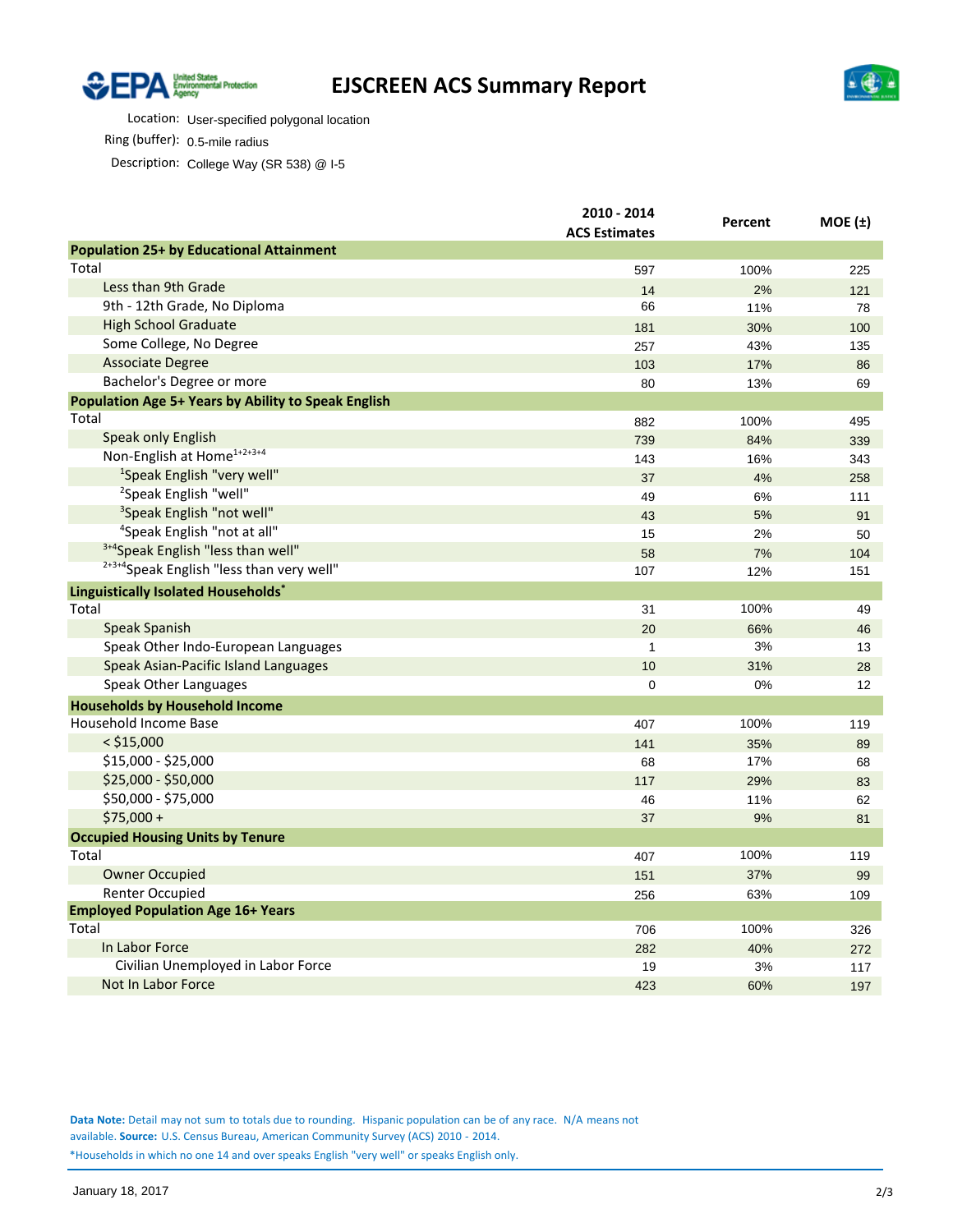

### **EJSCREEN ACS Summary Report**



Location: User-specified polygonal location Ring (buffer): 0.5-mile radius Description: College Way (SR 538) @ I-5

|                                                                                                                                                                                                       | <b>ACS Estimates</b> |      |  |
|-------------------------------------------------------------------------------------------------------------------------------------------------------------------------------------------------------|----------------------|------|--|
| Population by Language Spoken at Home*<br>Total (persons age 5 and above)                                                                                                                             | 882                  | 100% |  |
| English                                                                                                                                                                                               | N/A                  | N/A  |  |
| Spanish                                                                                                                                                                                               | N/A                  | N/A  |  |
| French                                                                                                                                                                                                | N/A                  | N/A  |  |
| French Creole                                                                                                                                                                                         | N/A                  | N/A  |  |
| Italian                                                                                                                                                                                               | N/A                  | N/A  |  |
| Portuguese                                                                                                                                                                                            | N/A                  | N/A  |  |
| German                                                                                                                                                                                                | N/A                  | N/A  |  |
| Yiddish                                                                                                                                                                                               | N/A                  | N/A  |  |
| <b>Other West Germanic</b>                                                                                                                                                                            | N/A                  | N/A  |  |
| Scandinavian                                                                                                                                                                                          | N/A                  | N/A  |  |
| Greek                                                                                                                                                                                                 | N/A                  | N/A  |  |
| Russian                                                                                                                                                                                               | N/A                  | N/A  |  |
| Polish                                                                                                                                                                                                | N/A                  | N/A  |  |
| Serbo-Croatian                                                                                                                                                                                        | N/A                  | N/A  |  |
| <b>Other Slavic</b>                                                                                                                                                                                   | N/A                  | N/A  |  |
| Armenian                                                                                                                                                                                              | N/A                  | N/A  |  |
| Persian                                                                                                                                                                                               | N/A                  | N/A  |  |
| Gujarathi                                                                                                                                                                                             | N/A                  | N/A  |  |
| Hindi                                                                                                                                                                                                 | N/A                  | N/A  |  |
| Urdu                                                                                                                                                                                                  | N/A                  | N/A  |  |
| Other Indic                                                                                                                                                                                           | N/A                  | N/A  |  |
| Other Indo-European                                                                                                                                                                                   | N/A                  | N/A  |  |
| Chinese                                                                                                                                                                                               | N/A                  | N/A  |  |
| Japanese                                                                                                                                                                                              | N/A                  | N/A  |  |
| Korean                                                                                                                                                                                                | N/A                  | N/A  |  |
| Mon-Khmer, Cambodian                                                                                                                                                                                  | N/A                  | N/A  |  |
| Hmong                                                                                                                                                                                                 | N/A                  | N/A  |  |
| Thai                                                                                                                                                                                                  | N/A                  | N/A  |  |
| Laotian                                                                                                                                                                                               | N/A                  | N/A  |  |
| Vietnamese                                                                                                                                                                                            | N/A                  | N/A  |  |
| <b>Other Asian</b>                                                                                                                                                                                    | N/A                  | N/A  |  |
| <b>Tagalog</b>                                                                                                                                                                                        | N/A                  | N/A  |  |
| <b>Other Pacific Island</b>                                                                                                                                                                           | N/A                  | N/A  |  |
| Navajo                                                                                                                                                                                                | N/A                  | N/A  |  |
| <b>Other Native American</b>                                                                                                                                                                          | N/A                  | N/A  |  |
| Hungarian                                                                                                                                                                                             | N/A                  | N/A  |  |
| Arabic                                                                                                                                                                                                | N/A                  | N/A  |  |
| Hebrew                                                                                                                                                                                                | N/A                  | N/A  |  |
| African                                                                                                                                                                                               | N/A                  | N/A  |  |
| Other and non-specified                                                                                                                                                                               | N/A                  | N/A  |  |
| <b>Total Non-English</b>                                                                                                                                                                              | N/A                  | N/A  |  |
| Data Note: Detail may not sum to totals due to rounding. Hispanic population can be of any race. N/A means not<br>available. Source: U.S. Census Bureau, American Community Survey (ACS) 2010 - 2014. |                      |      |  |
| *Population by Language Spoken at Home is available at the census tract summary level and up.                                                                                                         |                      |      |  |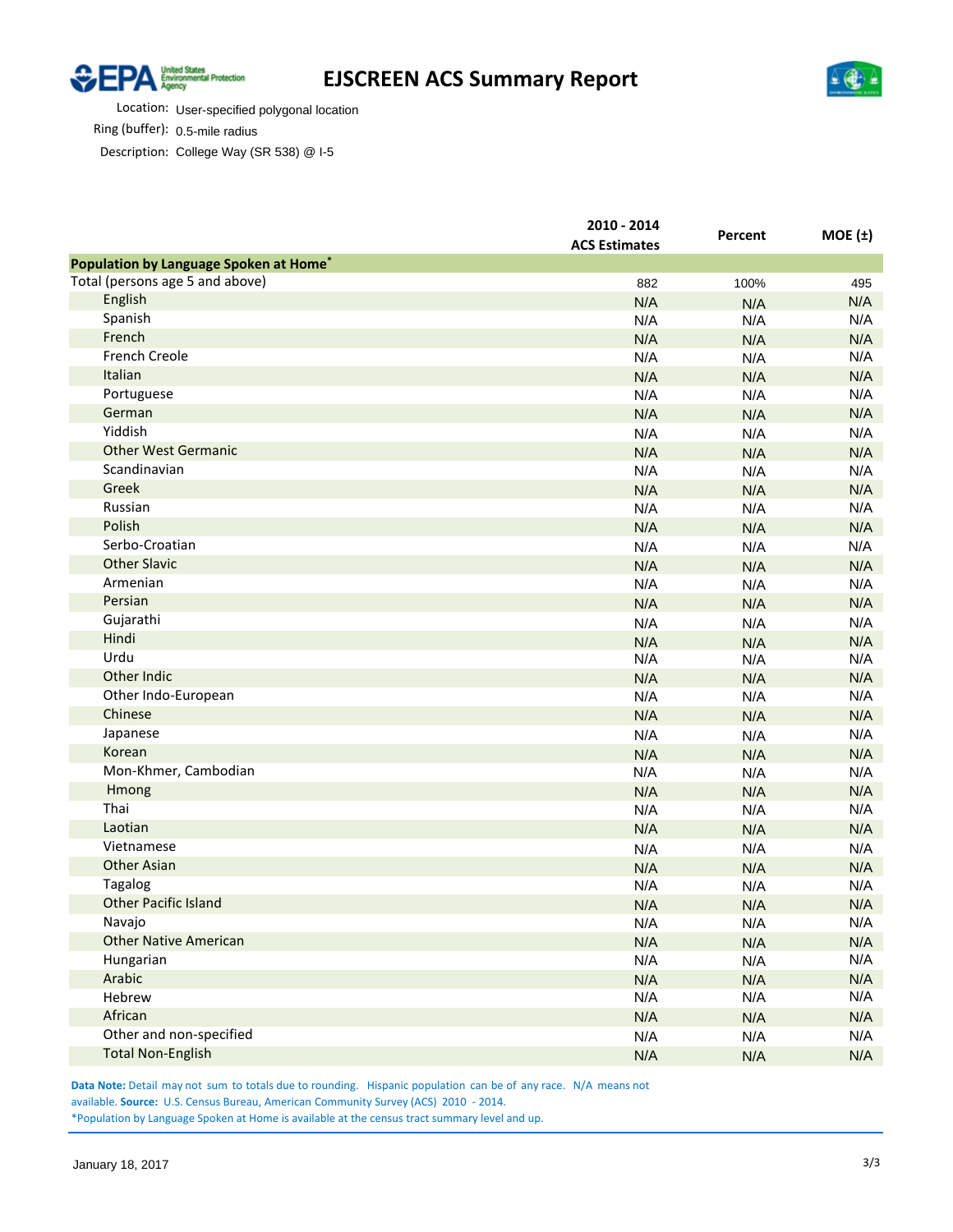



Location: User-specified polygonal location Ring (buffer): 0.5-mile radius

Description: College Way (SR 538) @ I-5

| 811<br>Population<br>1,045<br>Population Density (per sq. mile) |     |
|-----------------------------------------------------------------|-----|
|                                                                 |     |
|                                                                 |     |
| <b>Minority Population</b>                                      | 289 |
| % Minority<br>36%                                               |     |
| Households<br>385                                               |     |
| <b>Housing Units</b><br>406                                     |     |
| Land Area (sq. miles)<br>0.78                                   |     |
| % Land Area<br>91%                                              |     |
| 0.08<br>Water Area (sq. miles)                                  |     |
| 9%<br>% Water Area                                              |     |
| <b>Number</b><br><b>Population by Race</b><br><b>Percent</b>    |     |
| Total<br>811<br>-------                                         |     |
| 788<br><b>Population Reporting One Race</b><br>97%              |     |
| 609<br>75%<br>White                                             |     |
| 1%<br>9<br><b>Black</b>                                         |     |
| 2%<br>15<br>American Indian                                     |     |
| 4%<br>32<br>Asian                                               |     |
| 3<br>Pacific Islander<br>$0\%$                                  |     |
| 119<br>15%<br>Some Other Race                                   |     |
| 23<br>3%<br>Population Reporting Two or More Races              |     |
| 227<br>28%<br><b>Total Hispanic Population</b>                  |     |
| 584<br>72%<br><b>Total Non-Hispanic Population</b>              |     |
| <b>White Alone</b><br>522<br>64%                                |     |
| <b>Black Alone</b><br>5<br>1%                                   |     |
| American Indian Alone<br>$6\phantom{1}$<br>1%                   |     |
| Non-Hispanic Asian Alone<br>32<br>4%                            |     |
| <b>Pacific Islander Alone</b><br>$\overline{2}$<br>0%           |     |
| Other Race Alone<br>1<br>0%                                     |     |
| Two or More Races Alone<br>15<br>2%                             |     |
| <b>Population by Sex</b><br><b>Number</b><br><b>Percent</b>     |     |
| Male<br>47%                                                     |     |
| 382<br>Female<br>53%                                            |     |
| 429                                                             |     |
| <b>Population by Age</b><br><b>Number</b><br>Percent            |     |
| 61<br>8%<br>Age 0-4                                             |     |
| 202<br>25%<br>Age 0-17                                          |     |
| 75%<br>609<br>Age 18+                                           |     |
| 134<br>Age 65+<br>17%                                           |     |
| <b>Households by Tenure</b><br><b>Number</b><br>Percent         |     |
| 385<br>Total                                                    |     |
| <b>Owner Occupied</b><br>42%<br>162                             |     |
| Renter Occupied<br>223<br>58%                                   |     |

**Data Note:** Detail may not sum to totals due to rounding. Hispanic population can be of any race. **Source:** U.S. Census Bureau, Census 2010 Summary File 1.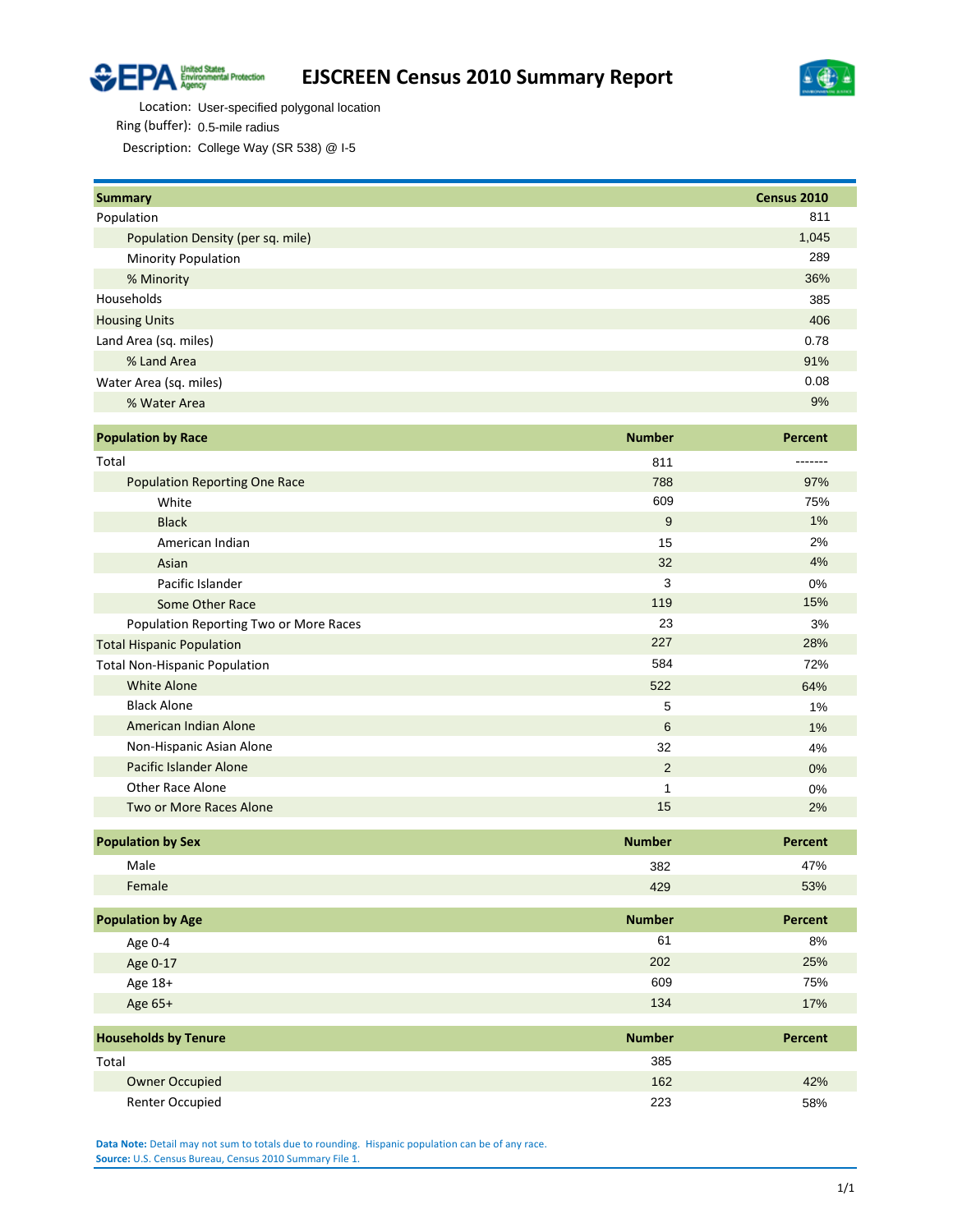12/2/2016 Washington State Report Card



#### Office of Superintendent of Public Instruction<br>**Washington State Report Card** OSP

#### Mount Vernon School District

Superintendent Carl Bruner 360.428.6110

124 E LAWRENCE ST MOUNT VERNON 98273-2999 Grade Span: PK-12 Northwest Educational Service District 189

> $\overline{Q}$ Select a year:  $\boxed{2015-16 \; \text{V}}$

| 2015-16 Results (Administration Info) |                    |                    |  |  |
|---------------------------------------|--------------------|--------------------|--|--|
| <b>Grade Level</b>                    | <b>SBA ELA</b>     | <b>SBA Math</b>    |  |  |
| 3rd Grade                             | 40.2%              | 55.9%              |  |  |
| 4th Grade                             | 45.2%              | 46.5%              |  |  |
| 5th Grade                             | 45.8%              | 41.0%              |  |  |
| 6th Grade                             | 38.3%              | 30.0%              |  |  |
| 7th Grade                             | 36.5%              | 29.6%              |  |  |
| 8th Grade                             | 40.6%              | 28.2%              |  |  |
| 11th Grade                            | 60.4%              | 23.3%              |  |  |
| <b>Grade Level</b>                    |                    | <b>MSP Science</b> |  |  |
| 5th Grade                             |                    | 49.3%              |  |  |
| 8th Grade                             |                    | 46.1%              |  |  |
| Grade Level *                         | <b>EOC Biology</b> |                    |  |  |
| 10th Grade                            |                    | 56.7%              |  |  |



**Math** 



| <b>Student Demographics</b>                             |       |             |
|---------------------------------------------------------|-------|-------------|
| Enrollment                                              |       |             |
| October 2015 Student Count                              |       | 6,755       |
| May 2016 Student Count                                  |       | 6,624       |
| Gender (October 2015)                                   |       |             |
| Male                                                    |       | 3,413 50.5% |
| Female                                                  |       | 3,342 49.5% |
| Race/Ethnicity (October 2015)                           |       |             |
| Hispanic / Latino of any race(s)                        |       | 3,708 54.9% |
| American Indian / Alaskan Native                        | 42    | 0.6%        |
| Asian                                                   | 114   | 1.7%        |
| Black / African American                                | 59    | 0.9%        |
| Native Hawaiian / Other Pacific Islander                | 47    | 0.7%        |
| White                                                   |       | 2,630 38.9% |
| Two or More Races                                       | 155   | 2.3%        |
| <b>Special Programs</b>                                 |       |             |
| Free or Reduced-Price Meals (May 2016)                  |       | 4,166 62.9% |
| Special Education (May 2016)                            | 890   | 13.4%       |
| Transitional Bilingual (May 2016)                       |       | 1,650 24.9% |
| Migrant (May 2016)                                      |       | 762 11.5%   |
| Section 504 (May 2016)                                  | 166   | 2.5%        |
| Other Information (more info)                           |       |             |
| Unexcused Absence Rate (2015-16)                        | 8,319 | 1.2%        |
| Adjusted 4-Year Cohort Graduation Rate (Class of 2015)  |       | 68.7%       |
| Adjusted 5-year Cohort Graduation Rate (Class of 2014)  |       | 72.3%       |
| <b>College/University enrollment rates of graduates</b> |       |             |

| <b>Teacher Information (2015-16)</b> (more info) |  |
|--------------------------------------------------|--|
|                                                  |  |

| Classroom Teachers                                                                     | 393            |
|----------------------------------------------------------------------------------------|----------------|
| Hispanic / Latino of any race(s)                                                       | 25             |
| American Indian / Alaskan Native                                                       | $\mathbf{1}$   |
| Asian                                                                                  | 6              |
| Black / African American                                                               | $\overline{2}$ |
| White                                                                                  | 357            |
| Two or More Races                                                                      | $\overline{2}$ |
| Average Years of Teacher Experience                                                    | 12.1           |
| Hispanic / Latino of any race(s)                                                       | 7.1            |
| American Indian / Alaskan Native                                                       | $\overline{2}$ |
| Asian                                                                                  | 10.2           |
| Black / African American                                                               | 7.9            |
| White                                                                                  | 12.6           |
| Two or More Races                                                                      | 6              |
| Teachers with at least a Master's Degree                                               | 60.6%          |
| Total number of teachers who teach core academic classes                               | 255            |
| % of teachers teaching with an emergency certificate                                   | 0.3%           |
| % of teachers teaching with a conditional certificate                                  | 0.0%           |
| Total number of core academic classes                                                  | 968            |
| ESEA Highly Qualified Teacher Information                                              |                |
| % of classes taught by teachers meeting ESEA highly qualified<br>(HQ) definition       | 95.7%          |
| % of classes taught by teachers who do not meet ESEA HQ<br>definition                  | 4.3%           |
| % of classes in high poverty schools taught by teachers who meet<br>ESEA HQ definition | 98.4%          |
| % of classes in high poverty schools taught by teachers who do                         |                |

http://reportcard.ospi.k12.wa.us/summary.aspx?schoolId=211&OrgType=4&reportLevel=District&printable=True 1/2